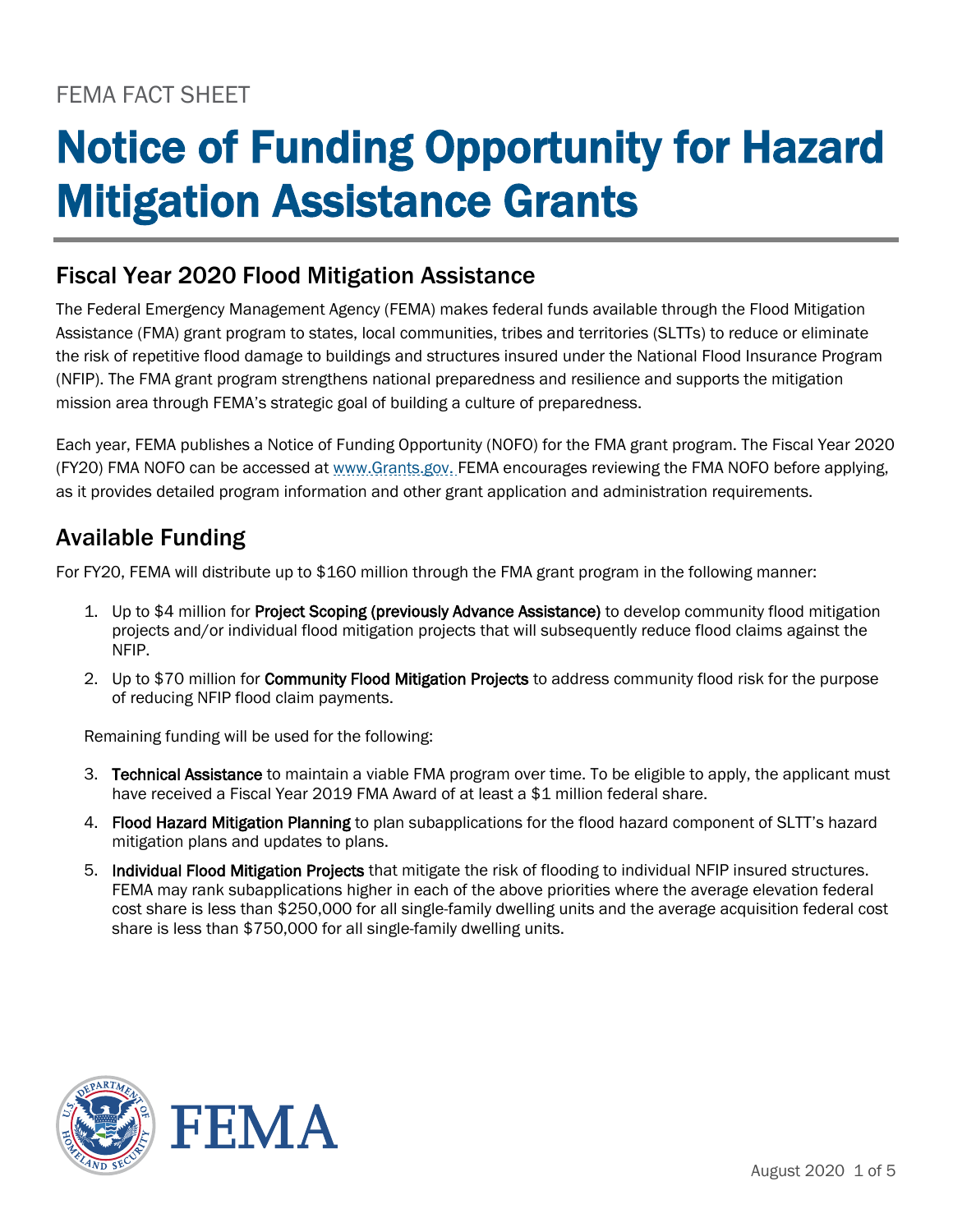FEMA will select eligible individual flood mitigation project subapplications on a competitive basis in the following prioritized order<sup>1</sup>:

- $\circ$  Severe Repetitive Loss (SRL) (B)(ii): Projects that will mitigate flood damage to at least 50 percent of structures included in the subapplication that meet the definition of an SRL property: At least two separate NFIP claim payments have been made with the cumulative amount of such claims exceeding the market value of the insured structure.
- $\circ$  Repetitive Loss (RL): Projects that will mitigate flood damage to at least 50 percent of structures included in the subapplication that meet the definition of a RL property: Property has incurred floodrelated damage on two occasions, in which the cost of the repair, on the average, equaled or exceeded 25 percent of the market value of the structure at the time of each such flood event.
- $\circ$  SRL (B)(i): Projects that will mitigate flood damage to at least 50 percent of structures included in the subapplication that meet the statutory definition of an SRL property: Four or more separate NFIP claims payments have been made with the amount of each claim exceeding \$5,000, and with the cumulative amount of claims payments exceeding \$20,000.



## Funding Caps

The \$160 million available under the FY20 FMA Grant Program may be used to fund the traditional FMA grant program priorities as well as the community flood mitigation priorities (both projects and project scoping).

The funding caps (federal share) for the FMA program are as follows:

- \$600,000 per Applicant for all for Project Scoping subapplications
- \$30,000,000 cap per community flood mitigation project subapplication

<span id="page-1-0"></span> $1$  For project subapplications in the priority categories, FEMA will prioritize projects as follows: the highest percentage of structures that meet the definition from 100 to 50 percent; the largest number of structures that meet one of the above definitions; the highest percentage of structures determined Substantially Damaged by the community within two (2) years of the application submission deadline with a verification letter attached to the application; the lowest percentage of structures that are listed as non-primary residences on their NFIP policy declarations page; and the projects with the highest FEMA-validated Benefit-Cost Ratio.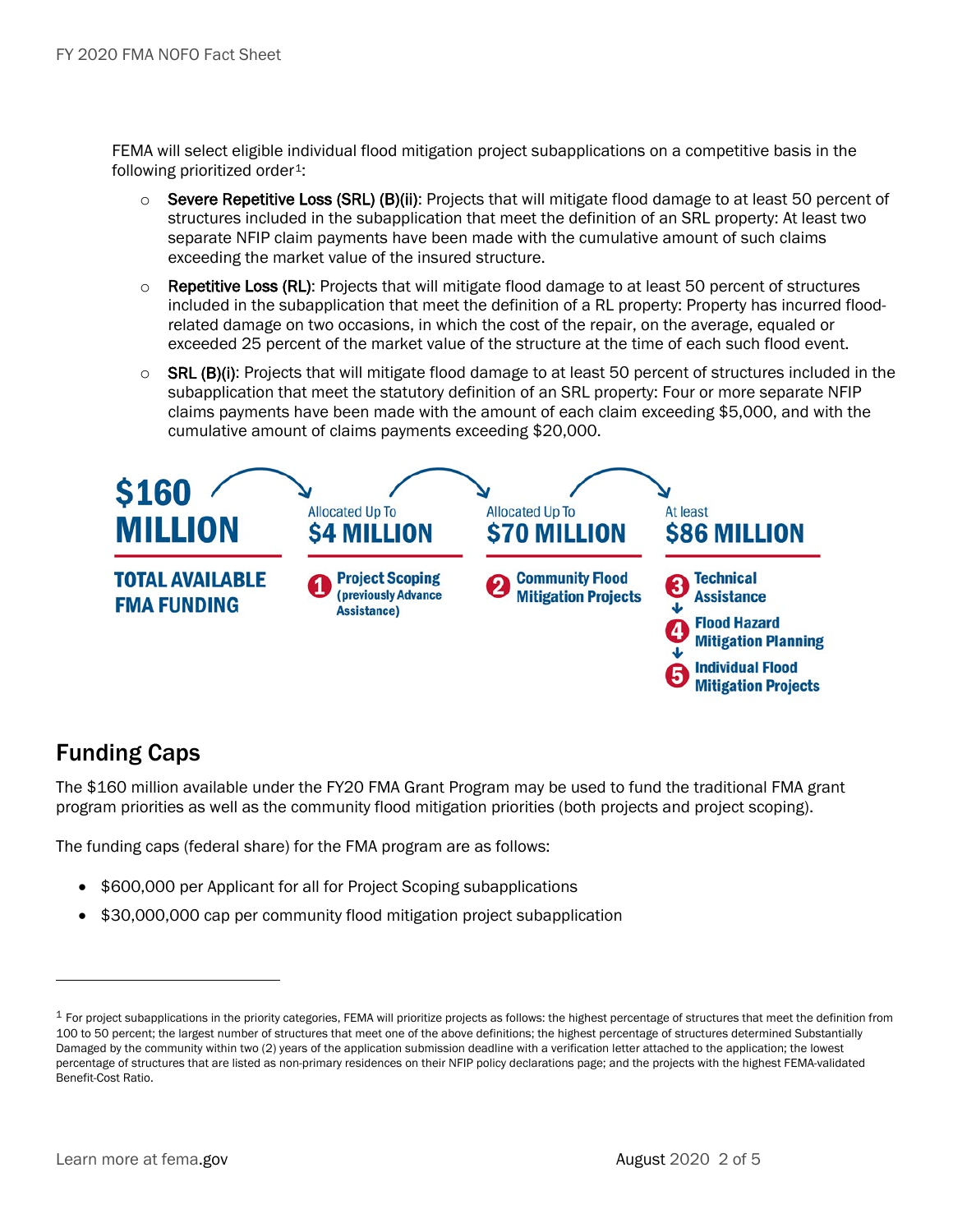- \$50,000 per Applicant for all Technical Assistance subapplications, for Recipients to which FEMA obligated an FY 2019 FMA Award of at least \$1 million federal share
- \$100,000 per Applicant for flood hazard mitigation planning with maximums of \$50,000 for state flood hazard mitigation planning and \$25,000 for local flood hazard mitigation planning

A maximum of 10 percent of the total Application budget can be submitted for Applicant management costs and a maximum of 5 percent of the total subapplication budget can be submitted for subapplicant management costs, per [HMA Guidance.](https://www.fema.gov/hazard-mitigation-assistance-program-guidance)

## Cost Share

Federal funding is available for up to 75 percent of the eligible activity costs. However, FEMA may contribute the following federal cost share for properties that are insured under the NFIP at the time of application and meet the following definitions:

- Severe Repetitive Loss Bi or Bii (up to 100 percent)
- Repetitive Loss (up to 90 percent)

## Application and Funding Deadlines

To apply for funding made available for FY20 through the FMA program, Applicants must adhere to the following Application and funding deadlines:

Application Opening: September 30, 2020

- Eligible Applicants must apply for funding using the new FEMA Grants Outcome (FEMA GO), which is now the management system for FMA. The development of FEMA GO was a multi-year effort to modernize and transform the way FEMA conducts grants management. FEMA GO will streamline the process to apply for, track, and manage FEMA grants.
- To apply, please visit [https://go.fema.gov/.](https://go.fema.gov/)

Application Deadline: January 29, 2021 (3:00 p.m. Eastern Standard Time)

New system-related issues addressed until January 27, 2021 (3:00 p.m. Eastern Standard Time). Applicants experiencing technical problems outside of their control must notify FEMA by this deadline.

Pre-Award Selection Notice: June 2021

Period of Performance Start Date: Date of the Recipient's federal Award End Date: 36 months from start date for all other subapplications 48 months from start date for community flood mitigation projects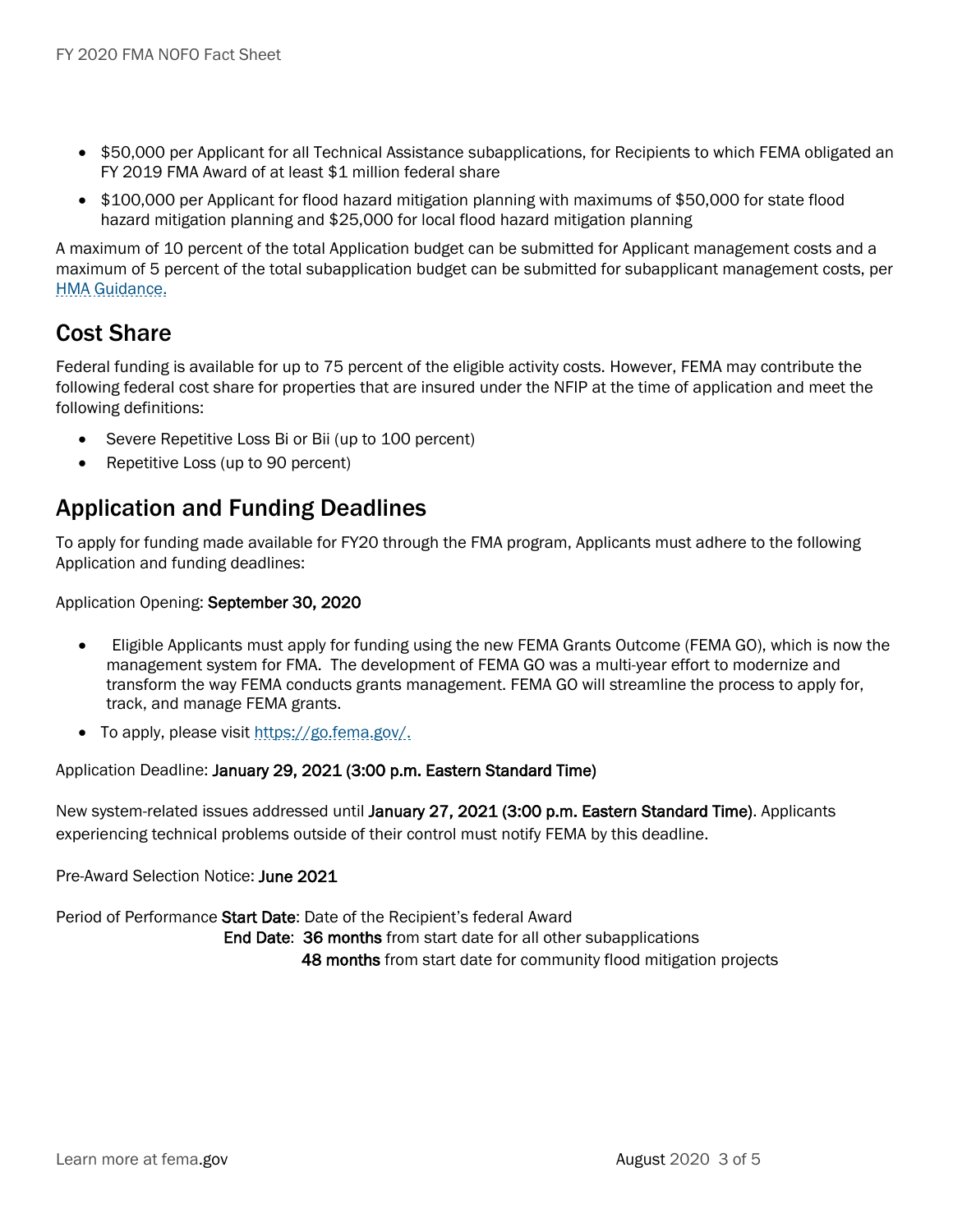# Eligibility Information

When applying for FY20 funding available through the FMA program, the applicants and subapplicants identified below must have a FEMA-approved Local or Tribal Hazard Mitigation Plan by the application deadline and at the time of obligation of grant funds for project, Project Scoping, and Technical Assistance subapplications:

#### Applicants

- States, the District of Columbia, U.S. territories, and Indian tribal governments (federally recognized)
- Each state, territory, the District of Columbia, and Indian tribal government (federally recognized) shall designate one agency to serve as the Applicant for FMA funding. Each Applicant's designated agency may submit only one FMA grant application to FEMA.
- Applicants must have a FEMA-approved State or Tribal Hazard Mitigation Plan by the Application deadline and at the time of obligation of grant funds for project, Project Scoping, and Technical Assistance subapplications.

#### **Subapplicants**

- Local governments, including cities, townships, counties, special district governments, and Indian tribal governments (including federally recognized tribes who choose to apply as subapplicants), are considered subapplicants and must submit subapplications to their state/territory/tribal applicant agency.
- Subapplicants must have a FEMA-approved Local or Tribal Hazard Mitigation Plan by the Application deadline and at the time of obligation of grant funds for project, Project Scoping, and Technical Assistance subapplications.

Subapplicants must be participating in the NFIP, and not be withdrawn, on probation, or suspended.

• Structures identified in the subapplication must have an NFIP policy in effect at the FMA Application start date and must maintain it through completion of the mitigation activity and for the life of the structure.

NFIP community status can be verified at [https://www.fema.gov/national-flood-insurance-program-community](https://www.fema.gov/national-flood-insurance-program-community-status-book)[status-book.](https://www.fema.gov/national-flood-insurance-program-community-status-book)

For additional information on eligibility, view the full FY20 FMA NOFO, accessible at [www.Grants.gov.](http://www.grants.gov/)

## FY20 Changes

Important changes introduced in the FY20 FMA program are provided below:

#### Project Scoping

- Changed from "Advance Assistance" to align with the purpose of this project type
- Available for project development activities associated with individual property mitigation (acquisition, elevation, relocation, & reconstruction)